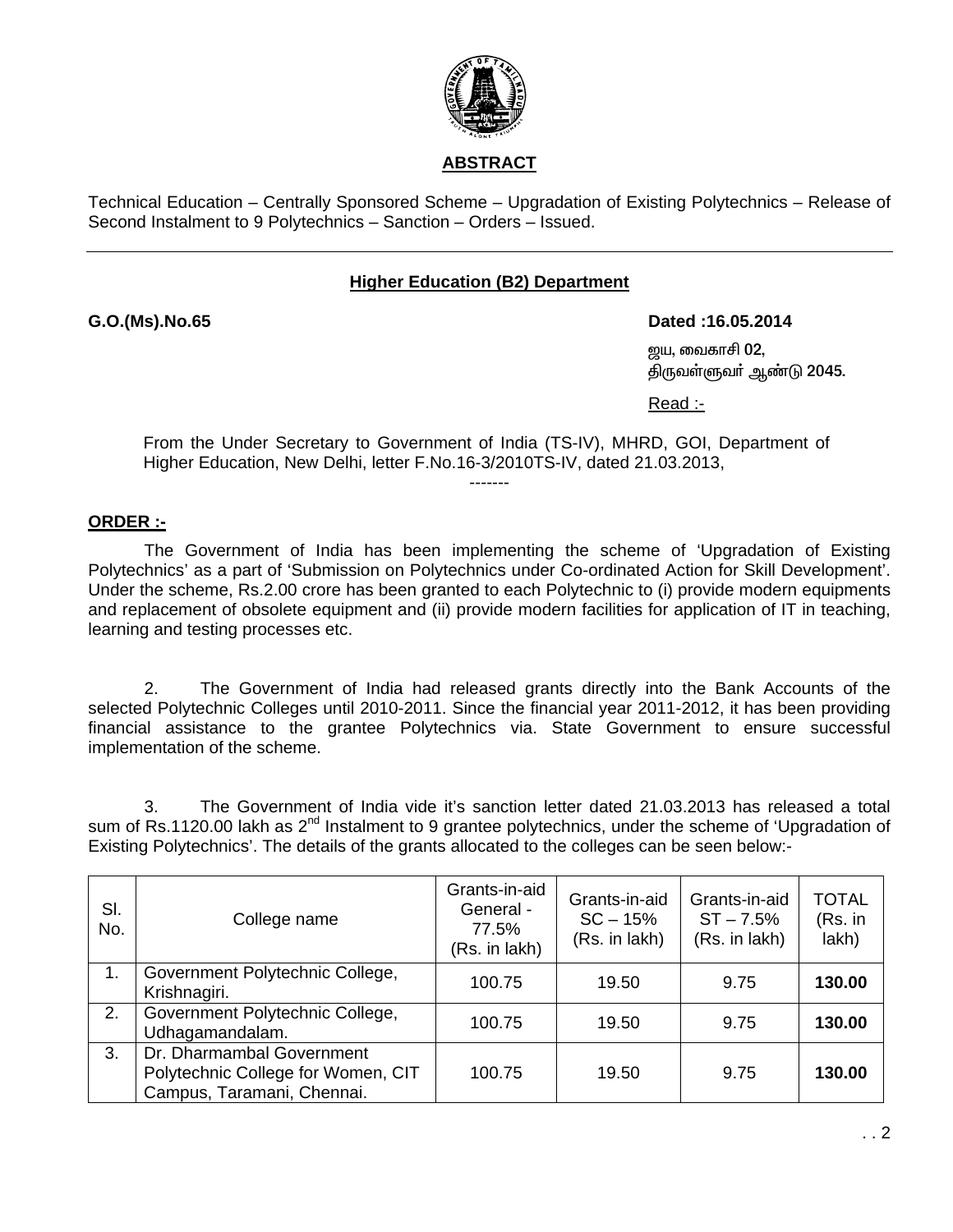| 4. | Government Polytechnic College,<br>Avinashi Road, Coimbatore-641 014.    | 100.75 | 19.50  | 9.75  | 130.00  |
|----|--------------------------------------------------------------------------|--------|--------|-------|---------|
| 5. | Government Polytechnic College for<br>Women, Coimbatore-641 044.         | 100.75 | 19.50  | 9.75  | 130.00  |
| 6. | Government Polytechnic College for<br>Women, T.P.K. Road, Madurai.       | 77.50  | 15.00  | 7.50  | 100.00  |
| 7. | Srinivasa Subbaraya Polytechnic<br>College, Sirkali Taluk, Nagapattinam. | 93.00  | 18.00  | 9.00  | 120.00  |
| 8. | Government Polytechnic College,<br>Thuvakudimalai, Trichy.               | 100.75 | 19.50  | 9.75  | 130.00  |
| 9. | Government Polytechnic College,<br>Vigneshwarapuram, Aranthangi.         | 93.00  | 18.00  | 9.00  | 120.00  |
|    | <b>TOTAL</b>                                                             | 868.00 | 168.00 | 84.00 | 1120.00 |

- 4. The Government of India has released the above grants under the following conditions:-
- a) Grants in aid shall be utilized for Upgradation of existing polytechnics. Accordingly, the Technical Education Department of the State shall release the amount mentioned against each Polytechnic listed in table immediately.
- b) The funds will be utilized for:-

Providing modern equipments and replacement of obsolete equipments providing modern facilities for application of IT in teaching, learning and testing processes etc., creating infrastructure facilities for introduction of new diploma courses.

- c) The Principals of the concerned Polytechnics in consultation with the State Technical Department have to prepare comprehensive list of Machinery / Equipment as per the proposal submitted to the Ministry of Human Resource Development and as approved by the Advisory Committee. The Principals have to get the list so prepared vetted by the National Institute of Technical Teachers Training and Research (NITTTR) of the concerned region before purchase. The list shall include the Machinery / Equipment purchased with the GIA and also GIA of Rs.10.00 / 20.00 lakh sanctioned before.
- d) Purchase of furniture for hostels, guests houses are not allowed under the scheme.
- e) Software for which alternatives are provided by the All India Council for Technical Education on its portal or are made available by All India Council for Technical Education must be used.
- f) Air conditioners be purchased for Labs as per requirement only and not for office other purposes.
- g) Realistic cost of Equipment & Software be decided at State Level.
- h) Hardware / Software items may be decided on the basis of specifications and not its brand.
- i) Purchases of laptops are also not allowed. However, maximum one laptop can be purchased for the purpose of presentation in the conference room, etc.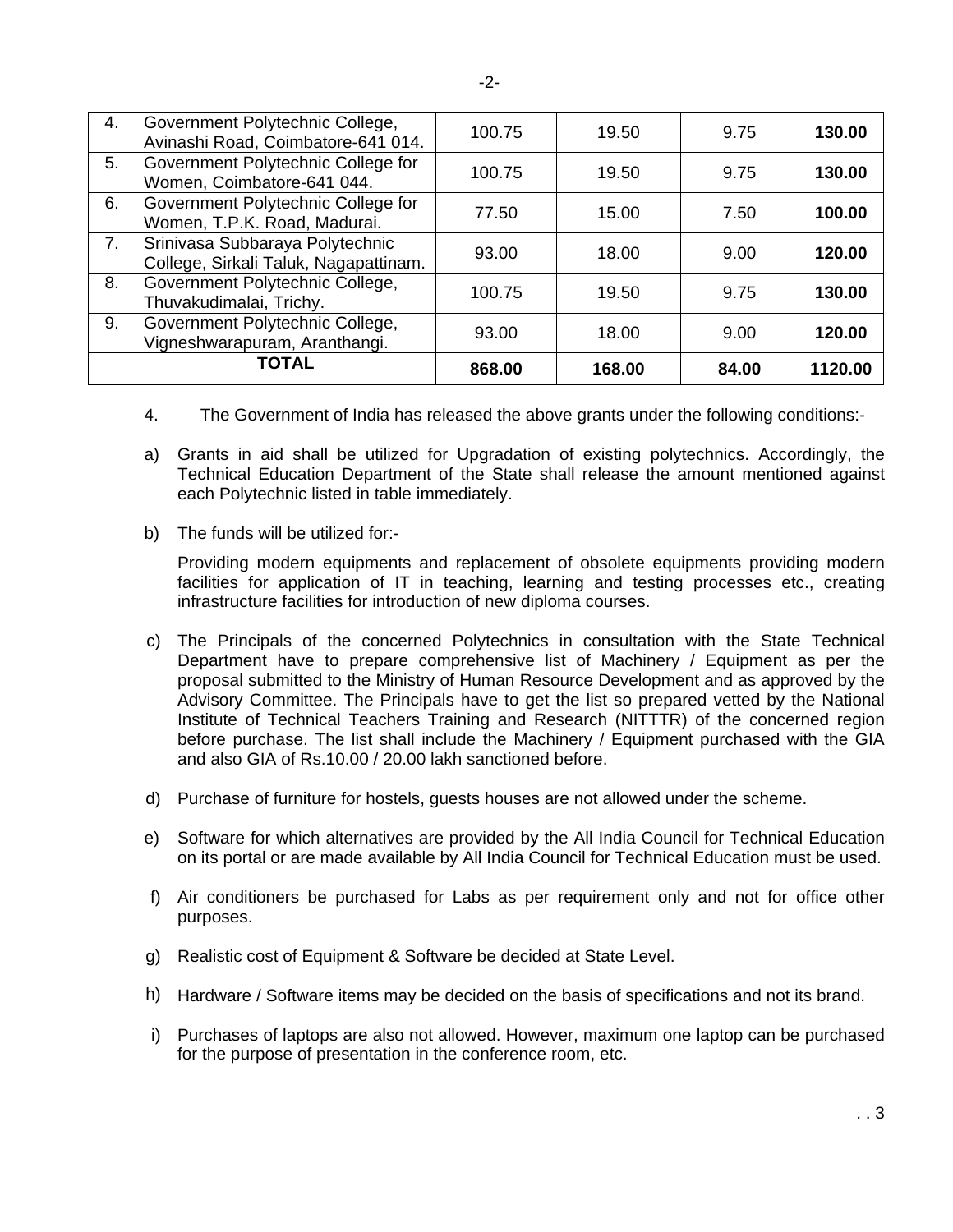- j) Furniture for labs and workshops and office automation can be purchased. En masse purchase of furniture for class rooms is not allowed under the scheme. However, for new courses with a maximum of 60 seats, furniture can be purchased. The total cost of furniture shall not be more than Rs.5.00 lakh or 10% of the grant, whichever is less.
- k) Equipment with latest specification, software of latest version shall be purchased.
- l) Library automation software shall be used from the open source to the extent possible in place of buying proprietary software; pre-installed operating system can be bought instead of buying separate copies. Polytechnic to explore Open Source Software Solutions before adopting proprietary software for their academic, administrative and financial needs.
- m) No vehicle purchase is allowed under the Scheme.
- n) No building construction is allowed. However, minor alterations in the labs / workshops required for the new equipments/ machinery can be carried out. Minor electrification / wiring required essentially for the new equipments purchased and for removal of obsolete equipments can be carried out.
- o) Total number of computers in the institute shall be as per the All India Council for Technical Education norms.
- p) In case, the D.G. Set (Diesel Generator Set) has been requested in the proposal, specific approval of Secretary dealing with Technical Education for purchase has to be obtained prior to purchase.
- q) The pattern of assistance under the scheme of financial assistance has the prior approval of Ministry of Finance, Government of India. It is also certified that this grant is being released in conformity with the rules and principles of the scheme.
- r) Grants in aid shall be utilized for Upgradation of Existing Polytechnics as per the norms approved by the Government and subject to the provisions contained in the General Financial Rules (GFR).
- s) The grantee shall maintain subsidiary accounts of the Grants in aid received from the Government.
- t) The amount so paid to the grantee shall be open to inspection by the sanctioning authority (or its representative) and audit, both by the Comptroller and Auditor General of India under the provision of CAG (DPC) Act 1971 and internal audit by the Principal Accounts Office of the Ministry, whenever the institute is called upon to do so.
- u) The Accounts shall be audited by the Internal Auditors / Chartered Accountants of the grantee institution.
- v) It is informed that for the financial year 2012-2013 as the grant will be released through the concerned State / UT Government, Utilization Certificates for grants released from 2012- 2013 will be submitted by the respective State / Union Territory Governments. The Utilization Certificate issued by the State / Union Territory Government may be accompanied by the audited accounts and physical progress report on utilization of the grant, submitted by the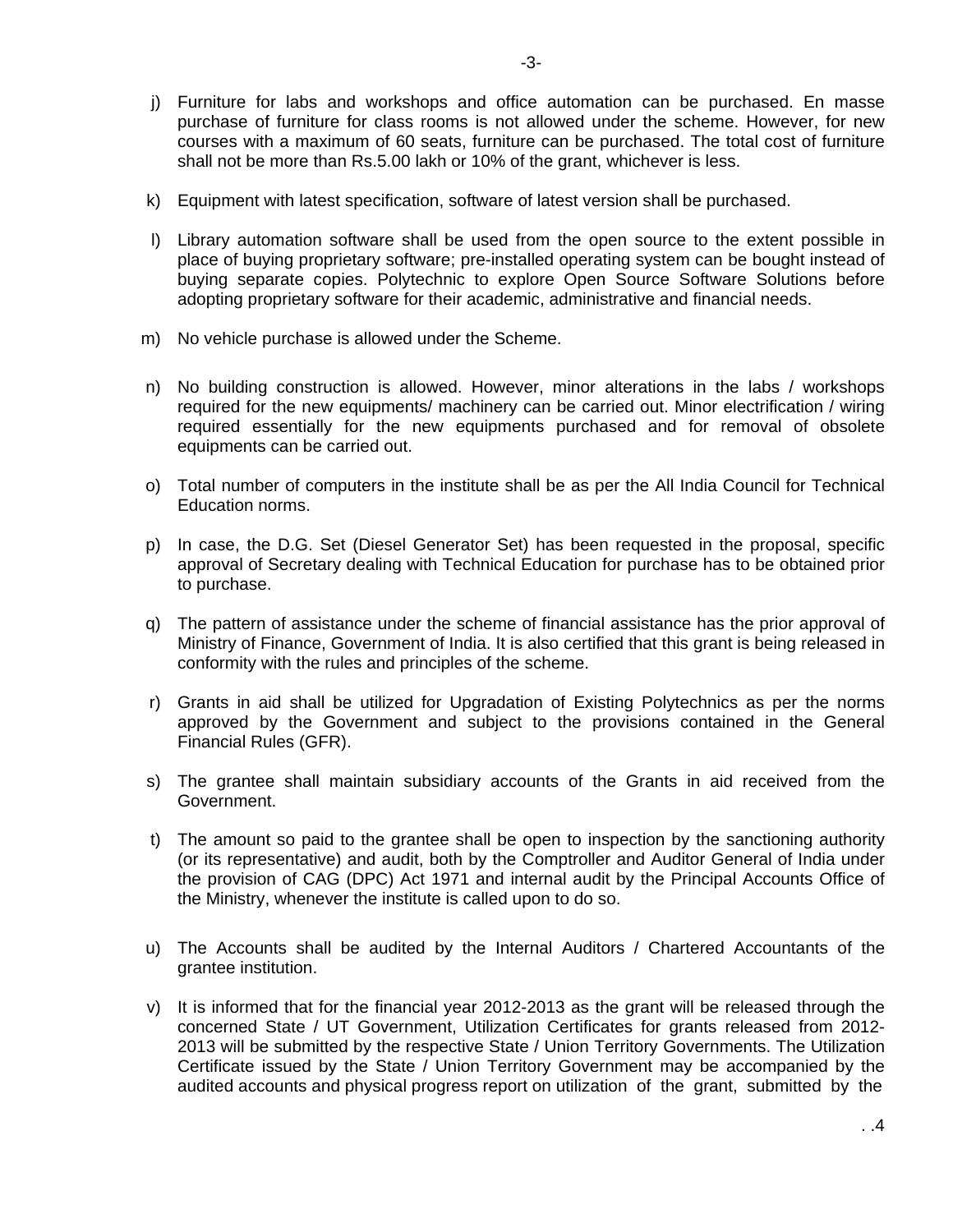concerned polytechnic (format available at this Ministry's website). It is requested that the State Government issue a separate Utilization Certificate for each grantee polytechnic, of this letter, to ensure that release of grants to better performing polytechnics are not held up due to some other polytechnics not submitting Utilization Certificates on time. The State Government / Institute / Polytechnic shall utilize the grants within twelve months of the date of sanction.

- w) The institute shall maintain subsidiary accounts for the grants received under the scheme and furnish to the State Government, a Utilization Certificate in the prescribed form GFR 19A, supported by the Audited Statement of Accounts duly signed by the authorised auditor of the institute and countersigned by the Principal / Director of the institution, to the effect that the grant in aid has been utilized for the purpose for which it was sanctioned. The Utilization Certificate issued by the State / Union Territory Government may be accompanied by the audited accounts and physical progress report submitted by the concerned polytechnic (format available at the Ministry's website). The State Government may issue a separate Utilization Certificate for each grantee polytechnic, to ensure that release of grants to better performing polytechnics are not held up due to some other polytechnics not submitting Utilization Certificates on time. The Grants-in-aid in respect of the next financial year shall be released only after the ministry has satisfied itself, that the grantee institution has properly utilized the grants released.
- x) The grantee shall maintain a register of assets in the prescribed form GFR-19, which shall also be a subject to check by Audit parties. The assets acquired wholly or substantially out of the Governments grant except those declared as obsolete and unserviceable or condemned as per procedure laid down in the GFRs shall not be disposed of without obtaining prior approval of the Government of India or utilized for any purpose other than for which it is sanctioned.
- y) The institute shall keep the Ministry informed through quarterly performance cum achievement reports about the progress and development of the institute in realizing the objectives of the approved plan schemes for which grant in aid is being released;
- z) The grantee shall not divert the grants and entrust execution of the scheme or work concerned to another institutions or organizations and shall abide by the terms and conditions of the grant.
- aa) The institute shall maintain subsidiary accounts for the grants received under the scheme and furnish to the Government, a Utilization Certificate in the prescribed form GFR 19A, supported by the Audited Statement of Accounts duly signed by the authorised auditor of the institute and countersigned by the Principal / Director of the institution, to the effect that the grant in aid has been utilized for the purpose for which it was sanctioned. The Grants-in-aid in respect of the next financial year shall be released only after the ministry has satisfied itself, that the grantee institution has properly utilized the grants released.
- bb) The grantee agrees to make reservations for Scheduled Castes and Scheduled Tribes in posts / services under it's control on the lines indicated by the Government of India.
- cc) There is no reason to believe that the grantee is involved in corrupt practices.
- dd) It is certified that the unspent balance of the previous grants has been taken into account while sanctioning the present grant.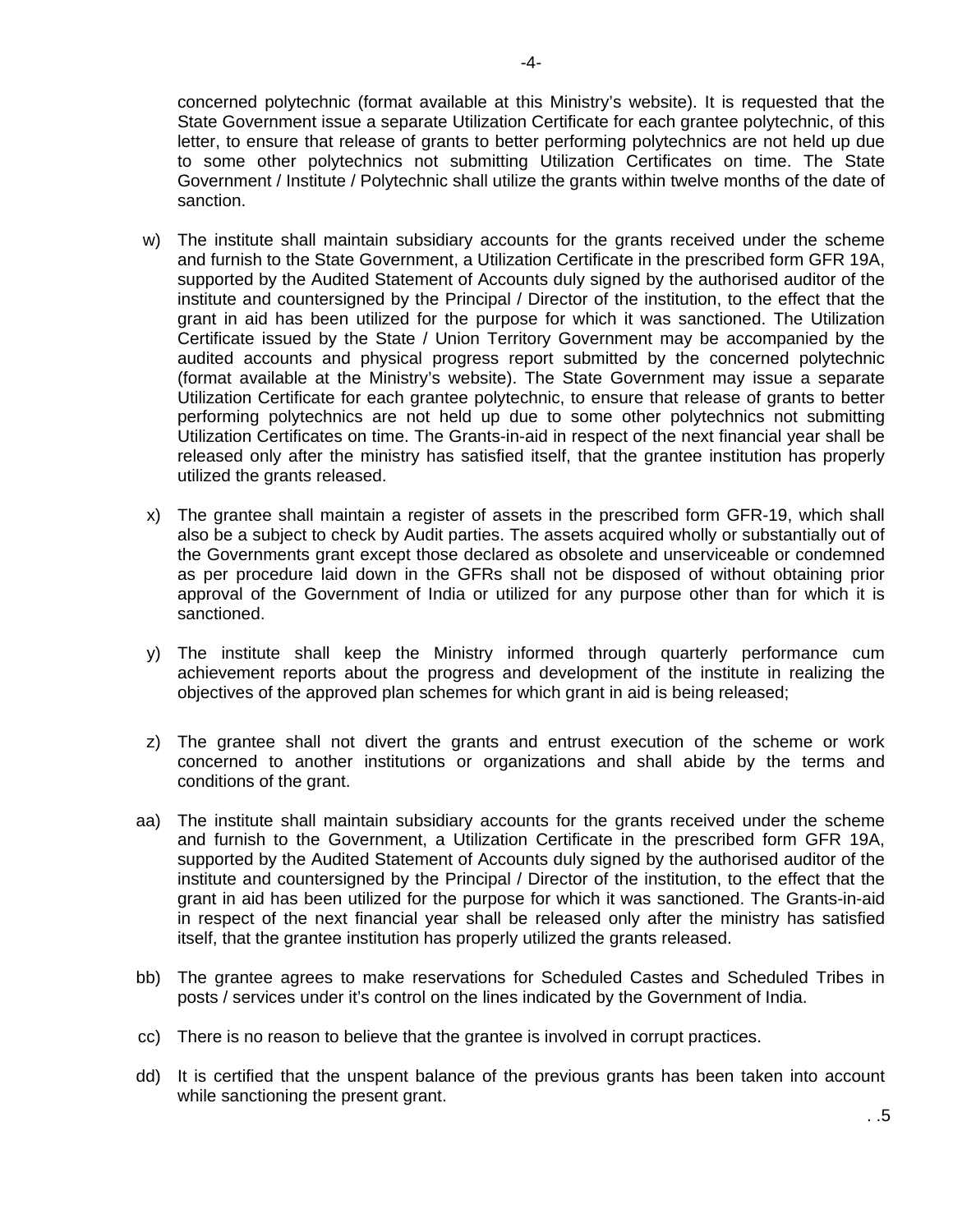5. The Government of India has requested the State Government to transfer the funds to the Directorate of Technical Education Department at the earliest for onward release to the concerned polytechnic colleges. It has also requested to make expenditure of central grants strictly as per the conditions mentioned in the sanction letter and ensure transparency in the purchase of equipment / machinery as per General Financial Rules (GFR), uniform pricing of equipment being purchased by various polytechnics and submit the progress report regularly.

 6. The Government after careful examination sanction a sum of Rs.11,20,00,000/- (Rupees Eleven Crore and Twenty Lakh only) to the 9 Polytechnic Colleges as detailed below:-

| SI.<br>No. | College name                                                                                  | Grants-in-aid<br>General -<br>77.5%<br>(Rs. in lakh) | Grants-in-aid<br>$SC - 15%$<br>(Rs. in lakh) | Grants-in-aid<br>$ST - 7.5%$<br>(Rs. in lakh) | <b>TOTAL</b><br>(Rs. in<br>lakh) |
|------------|-----------------------------------------------------------------------------------------------|------------------------------------------------------|----------------------------------------------|-----------------------------------------------|----------------------------------|
| 1.         | Government Polytechnic College,<br>Krishnagiri.                                               | 100.75                                               | 19.50                                        | 9.75                                          | 130.00                           |
| 2.         | Government Polytechnic College,<br>Udhagamandalam.                                            | 100.75                                               | 19.50                                        | 9.75                                          | 130.00                           |
| 3.         | Dr. Dharmambal Government<br>Polytechnic College for Women, CIT<br>Campus, Taramani, Chennai. | 100.75                                               | 19.50                                        | 9.75                                          | 130.00                           |
| 4.         | Government Polytechnic College,<br>Avinashi Road, Coimbatore-641 014.                         | 100.75                                               | 19.50                                        | 9.75                                          | 130.00                           |
| 5.         | Government Polytechnic College for<br>Women, Coimbatore-641 044.                              | 100.75                                               | 19.50                                        | 9.75                                          | 130.00                           |
| 6.         | Government Polytechnic College for<br>Women, T.P.K. Road, Madurai.                            | 77.50                                                | 15.00                                        | 7.50                                          | 100.00                           |
| 7.         | Srinivasa Subbaraya Polytechnic<br>College, Sirkali Taluk, Nagapattinam.                      | 93.00                                                | 18.00                                        | 9.00                                          | 120.00                           |
| 8.         | Government Polytechnic College,<br>Thuvakudimalai, Trichy.                                    | 100.75                                               | 19.50                                        | 9.75                                          | 130.00                           |
| 9.         | Government Polytechnic College,<br>Vigneshwarapuram, Aranthangi.                              | 93.00                                                | 18.00                                        | 9.00                                          | 120.00                           |
|            | <b>TOTAL</b>                                                                                  | 868.00                                               | 168.00                                       | 84.00                                         | 1120.00                          |

 7. The expenditure sanctioned in para 6 above shall be debited to the following heads of account:

### (i) General Head (Rs.868.00 lakh)

"2203-00 Technical Education – 105 Polytechnics – Schemes in the Twelfth Five Year Plan – III Centrally Sponsored – SA Establishment of Polytechnic Colleges – 09 Grants-in-Aid – 03 Grants for Specific Schemes". (DPC 2203 00 105 SA 0930).

#### (ii) SC Head (Rs.168.00 lakh)

"2203-00 Technical Education – 789 Special Component Plan for Scheduled Castes – Schemes in the Twelfth Five Year Plan III Centrally Sponsored – SA Community Development through Polytechnics under National Mission on Skill Development – 09 Grants-in-Aid – 03 Grants for Specific Schemes". (DPC 2203 00 789 SA 0932).